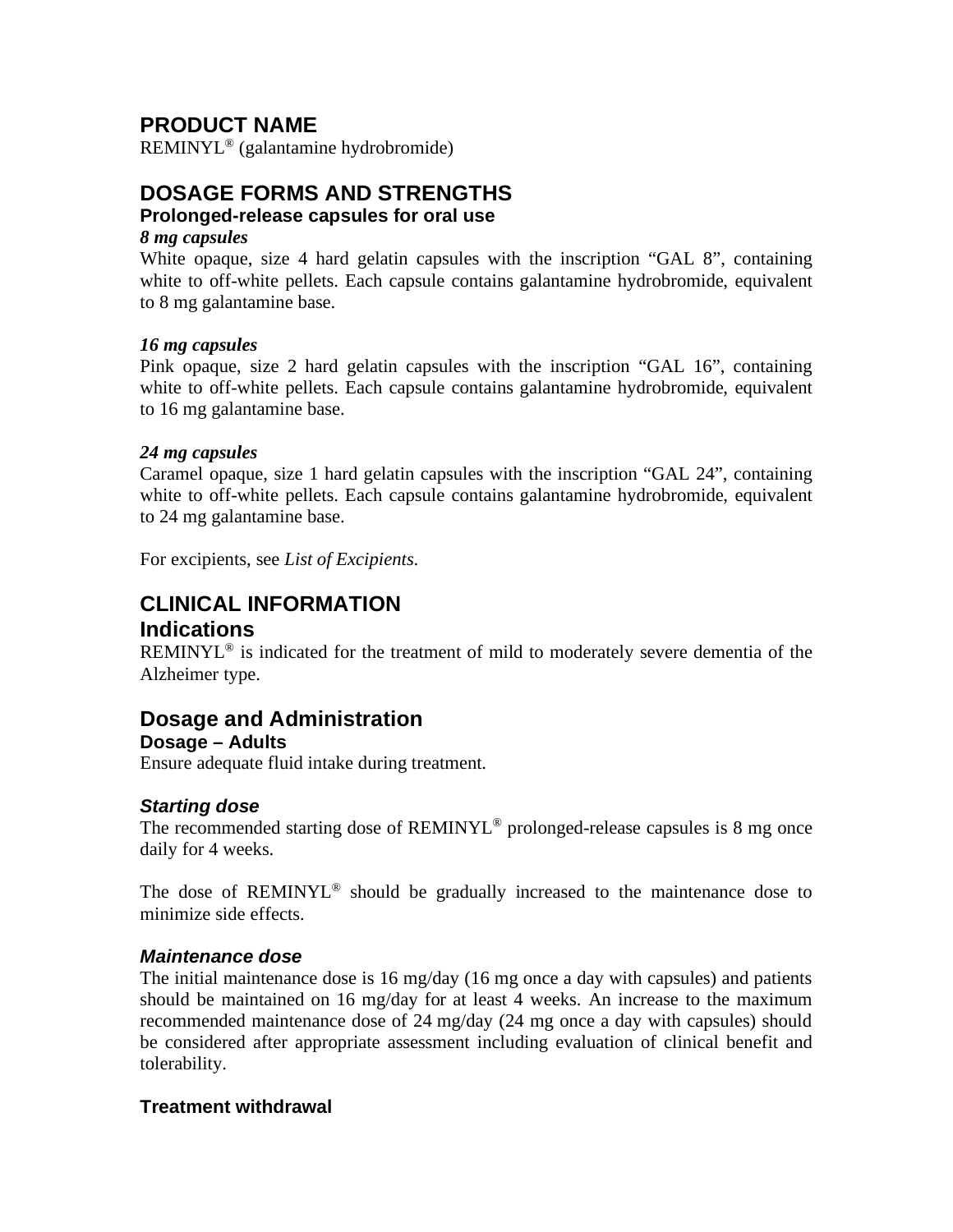There is no rebound effect after abrupt discontinuation of treatment (e.g. in preparation for surgery).

#### **Re-initiation of therapy**

If the treatment is interrupted for longer than several days, treatment should be reinitiated with the lowest daily dose and gradually increased to the maximum tolerated dose to achieve the desired clinical effect. The incidence and severity of adverse events are generally related to the higher doses of REMINYL®.

## **Special populations**

#### *Pediatrics*

Use of REMINYL<sup>®</sup> in children is not recommended. No data on the use of REMINYL<sup>®</sup> in pediatric patients are available.

#### *Renal impairment*

Galantamine plasma concentrations may be increased in patients with moderate (creatinine clearance  $= 52-104$  mL/min) to severe (creatinine clearance  $= 9-51$  mL/min) renal impairment.

For patients with a creatinine clearance >9 mL/min, no dosage adjustment is required (see *Pharmacokinetic Properties – Special populations*).

The use of  $REMINYL^@$  is not recommended in patients with creatinine clearance less than 9 mL/min because no data are available.

#### *Hepatic impairment*

Galantamine plasma concentrations may be increased in patients with moderate to severe hepatic impairment.

In patients with moderately impaired hepatic function (Child-Pugh score 7-9), for prolonged-release capsules, based on pharmacokinetic modeling, dosing should begin with 8 mg every other day for at least one week, preferably taken in the morning. Thereafter, patients should proceed with 8 mg once daily for prolonged-release capsules for at least four weeks. In these patients, total daily doses should not exceed 16 mg.

No dosage adjustment is required for patients with mild hepatic impairment. In patients with severe hepatic impairment (Child-Pugh score >9), the use of REMINYL<sup>®</sup> is not recommended.

#### *Concomitant treatment*

In patients treated with potent CYP2D6 or CYP3A4 inhibitors (e.g. ketoconazole), dose reductions can be considered (see *Interactions – Other drugs affecting the metabolism of galantamine*).

#### **Administration**

REMINYL® is administered orally.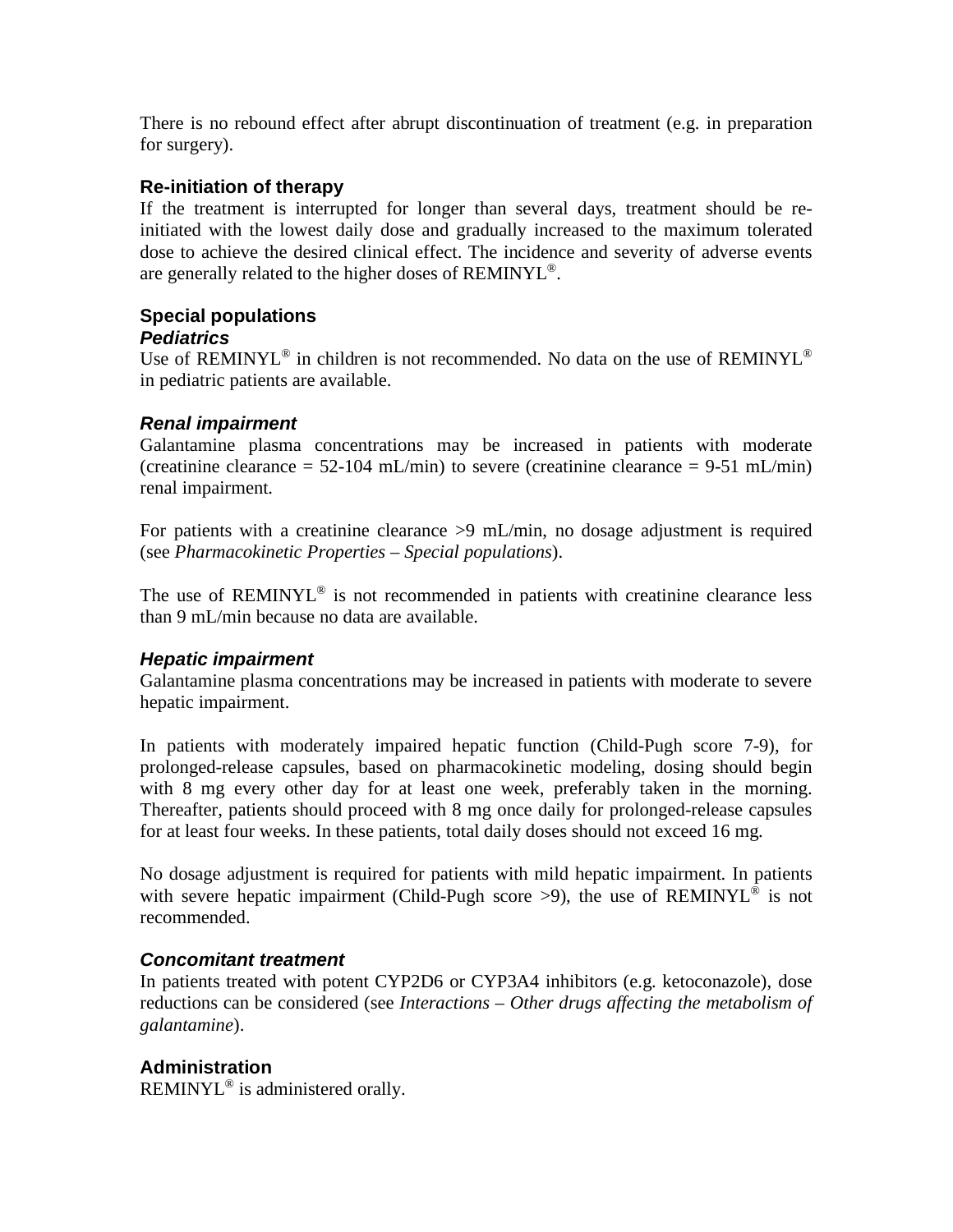REMINYL® prolonged-release capsules should be administered once daily in the morning, preferably with food.

## **Contraindications**

REMINYL® should not be administered to patients with a known hypersensitivity to galantamine hydrobromide or to any excipients used in the formulations.

## **Warnings and Precautions**

#### **Types of dementia other than Alzheimer's dementia**

REMINYL<sup>®</sup> is indicated for patients with mild to moderately severe dementia of the Alzheimer's type. The benefit of REMINYL® in patients with other types of dementia or other types of memory impairment has not been demonstrated.

#### **Serious skin reactions**

Serious skin reactions (Stevens Johnson syndrome and acute generalized exanthematous pustulosis) have been reported in patients receiving REMINYL® (see *Adverse Reactions*). It is recommended that patients be informed about the signs of serious skin reactions, and that use of REMINYL® be discontinued at the first appearance of skin rash.

#### **Weight monitoring**

Patients with Alzheimer's disease lose weight. Treatment with cholinesterase inhibitors, including galantamine, has been associated with weight loss in these patients. During therapy, patient's weight should be monitored.

#### **Conditions requiring caution**

As with other cholinomimetics,  $REMINYL^{\circledR}$  should be given with caution in the following conditions:

*Cardiovascular Conditions*: Because of their pharmacological action, cholinomimetics may have vagotonic effects on heart rate, including bradycardia and all types of atrioventricular node block (see *Adverse Reactions*). The potential for this action may be particularly important to patients with 'sick sinus syndrome' or other supraventricular cardiac conduction disturbances or who use drugs that significantly reduce heart rate concomitantly, such as digoxin and beta-blockers. In clinical trials, use of REMINYL® has been associated with syncope, and rarely with severe bradycardia.

*Gastrointestinal Conditions*: Patients at increased risk of developing peptic ulcers, e.g. those with a history of ulcer disease or those predisposed to these conditions, including those receiving concurrent nonsteroidal anti-inflammatory drugs (NSAIDS), should be monitored for symptoms. However, clinical studies with REMINYL<sup>®</sup> showed no increase, relative to placebo, in the incidence of either peptic ulcer disease or gastrointestinal bleeding. The use of REMINYL® is not recommended in patients with gastro-intestinal obstruction or recovering from gastro-intestinal surgery.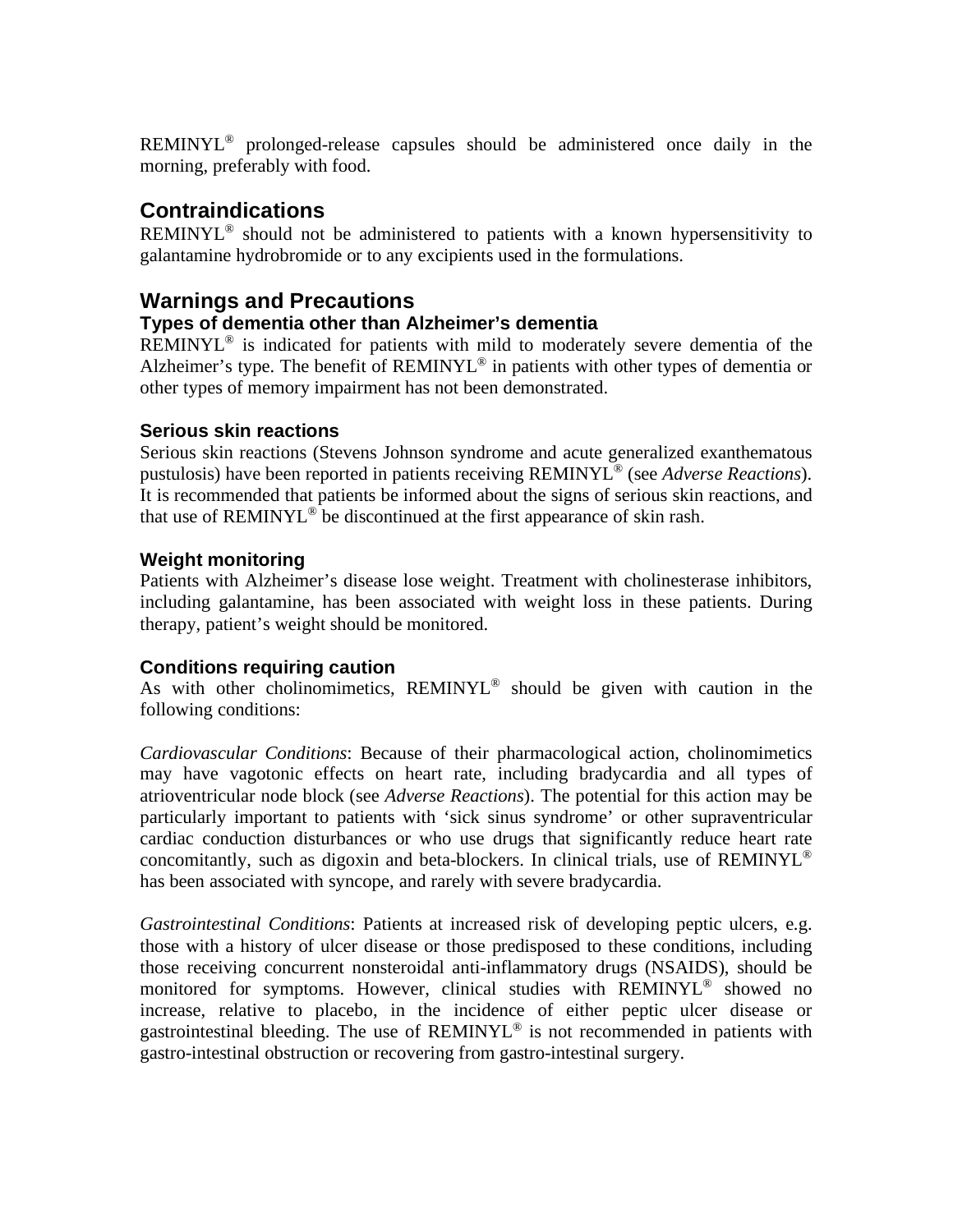*Neurological Conditions*: Convulsions have been reported with REMINYL® (see *Adverse Reactions – Postmarketing data*). Seizure activity may also be a manifestation of Alzheimer's disease. An increase in cholinergic tone may worsen symptoms related to extrapyramidal disorders (see *Adverse Reactions – Postmarketing data*).

*Pulmonary Conditions*: Because of their cholinomimetic actions, cholinomimetics should be prescribed with care for patients with a history of severe asthma or obstructive pulmonary disease.

*Genitourinary:* The use of REMINYL<sup>®</sup> is not recommended in patients with urinary outflow obstruction or recovering from bladder surgery.

#### **Safety in Subjects with Mild Cognitive Impairment (MCI)**

REMINYL<sup>®</sup> is not indicated for individuals with mild cognitive impairment (MCI), i.e., those who demonstrate isolated memory impairment greater than expected for their age and education, but do not meet criteria for Alzheimer's disease.

Two, 2-year controlled trials in subjects with MCI did not meet dual primary efficacy outcomes. Although mortality in both treatment arms was low, more deaths were initially recorded in subjects randomized to galantamine than to placebo, but the incidence of serious adverse events was identical between treatment groups. The deaths were due to various causes that are not unexpected in an elderly population. When data retrieved from the large proportion of patients who discontinued prior to completion of the double-blind period was included, there was no evidence of an increasing risk of death in REMINYL<sup>®</sup>-treated subjects over time. More subjects from the placebo than the galantamine group discontinued prior to death, which may account for the difference in mortality initially recorded.

The MCI study results are discrepant from those observed in studies of Alzheimer's disease. In pooled studies in Alzheimer's disease (n=4614), the mortality rate was numerically higher in the placebo than the REMINYL<sup>®</sup> group.

## **Interactions**

#### **Pharmacokinetic interactions**

Multiple metabolic pathways and renal excretion are involved in the elimination of galantamine. Based on *in vitro* studies, CYP2D6 and CYP3A4 were the major enzymes involved in the metabolism of galantamine.

Inhibition of gastric acid secretion will not impair the absorption of galantamine.

#### *Other drugs affecting the metabolism of galantamine*

Drugs that are potent inhibitors for CYP2D6 or CYP3A4 may increase the AUC of galantamine. Multiple dose pharmacokinetic studies demonstrated that the AUC of galantamine increased 30% and 40%, respectively, during co-administration of ketoconazole and paroxetine. As co-administered with erythromycin, another CYP3A4 inhibitor, the galantamine AUC only increased approximately 10%. Population PK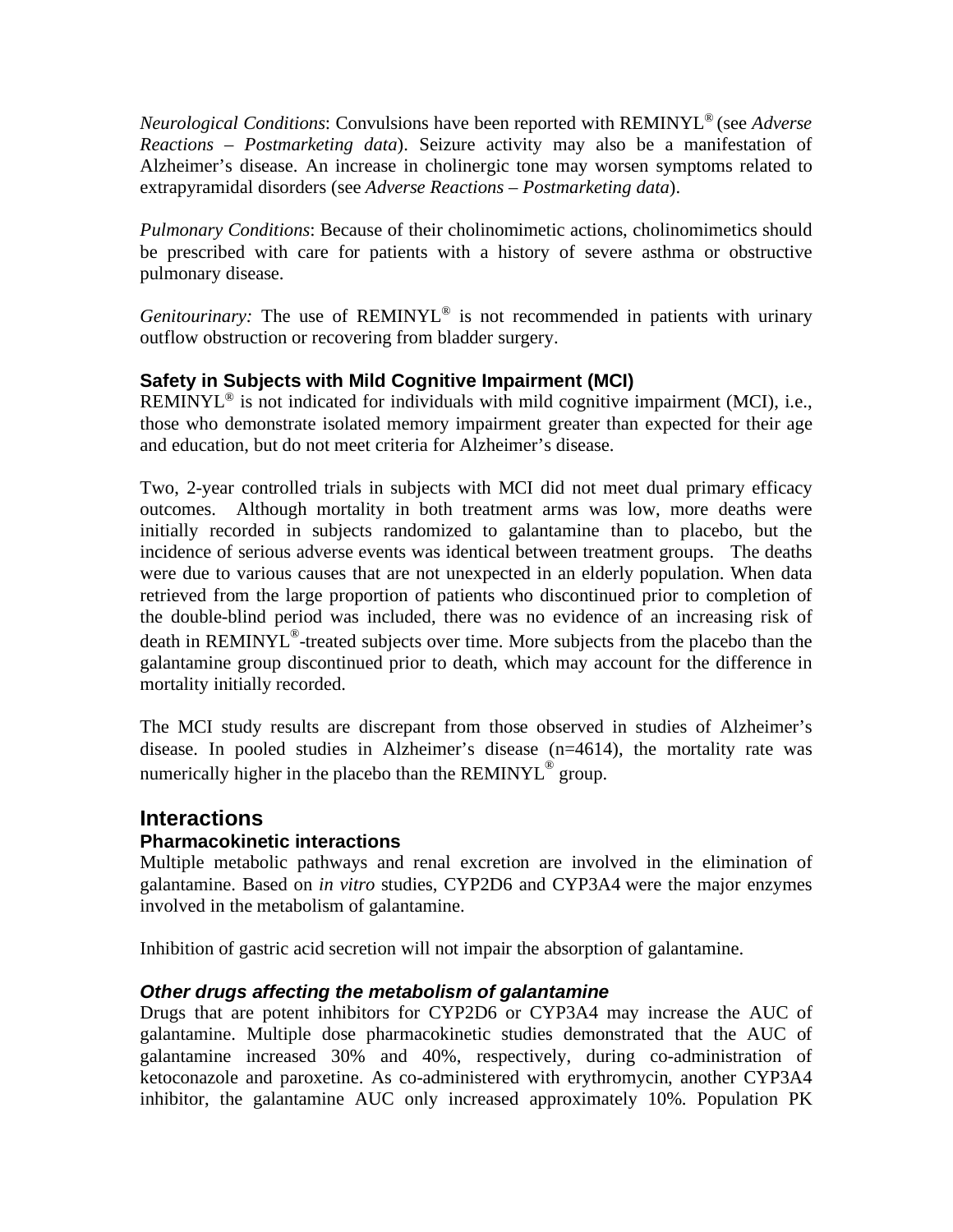analysis for patients with Alzheimer's disease showed that the clearance of galantamine was decreased about 25-33% by concurrent administration of amitriptyline, fluoxetine, fluvoxamine, paroxetine and quinidine, known inhibitors of CYP2D6.

Therefore, during initiation of treatment with potent inhibitors of CYP2D6 or CYP3A4 patients may experience an increased incidence of cholinergic side effects, predominantly nausea and vomiting. Under these circumstances, based on tolerability, a reduction of the galantamine maintenance dose can be considered (see *Dosage and Administration – Special populations*).

Memantine, an N-methyl-D-aspartate (NMDA) receptor antagonist, at a dose of 10 mg/daily for 2 days followed by 10 mg twice a day for 12 days had no effect on the pharmacokinetics of galantamine 16 mg/day at steady state.

#### *Effect of galantamine on the metabolism of other drugs*

Therapeutic doses of galantamine (12 mg twice a day) had no effect on the kinetics of digoxin and warfarin. Galantamine did not affect the increased prothrombin time induced by warfarin.

*In vitro* studies indicated that the inhibition potential of galantamine with respect to the major forms of human cytochrome P450 is very low.

#### **Pharmacodynamic interactions**

Because of its mechanism of action, galantamine should not be given concomitantly with other cholinomimetics. Galantamine antagonizes the effect of anticholinergic medication. As expected with cholinomimetics, a pharmacodynamic interaction is possible with drugs that significantly reduce the heart rate (e.g. digoxin and beta blockers).

Galantamine, as a cholinomimetic, is likely to exaggerate succinylcholine-type muscle relaxation during anesthesia.

# **Pregnancy and Breast-Feeding**

#### **Pregnancy**

Reproduction studies conducted in pregnant rats at doses up to 16 mg/kg (or about 25 times the human therapeutic dose) and in pregnant rabbits up to 40 mg/kg (or about 63 times the human therapeutic dose) did not show any evidence of a teratogenic potential. A non-significant increase in the incidence of minor skeletal abnormalities was noted at a dose of 16 mg/kg in rats.

No studies are available on the use of REMINYL<sup>®</sup> in pregnant women. REMINYL<sup>®</sup> should be used during pregnancy only if the potential benefit justifies the potential risk to the fetus.

#### **Breast-feeding**

It is not known whether REMINYL<sup>®</sup> is excreted in human breast milk and there are no studies in lactating women. Therefore, women on REMINYL<sup>®</sup> should not breast-feed.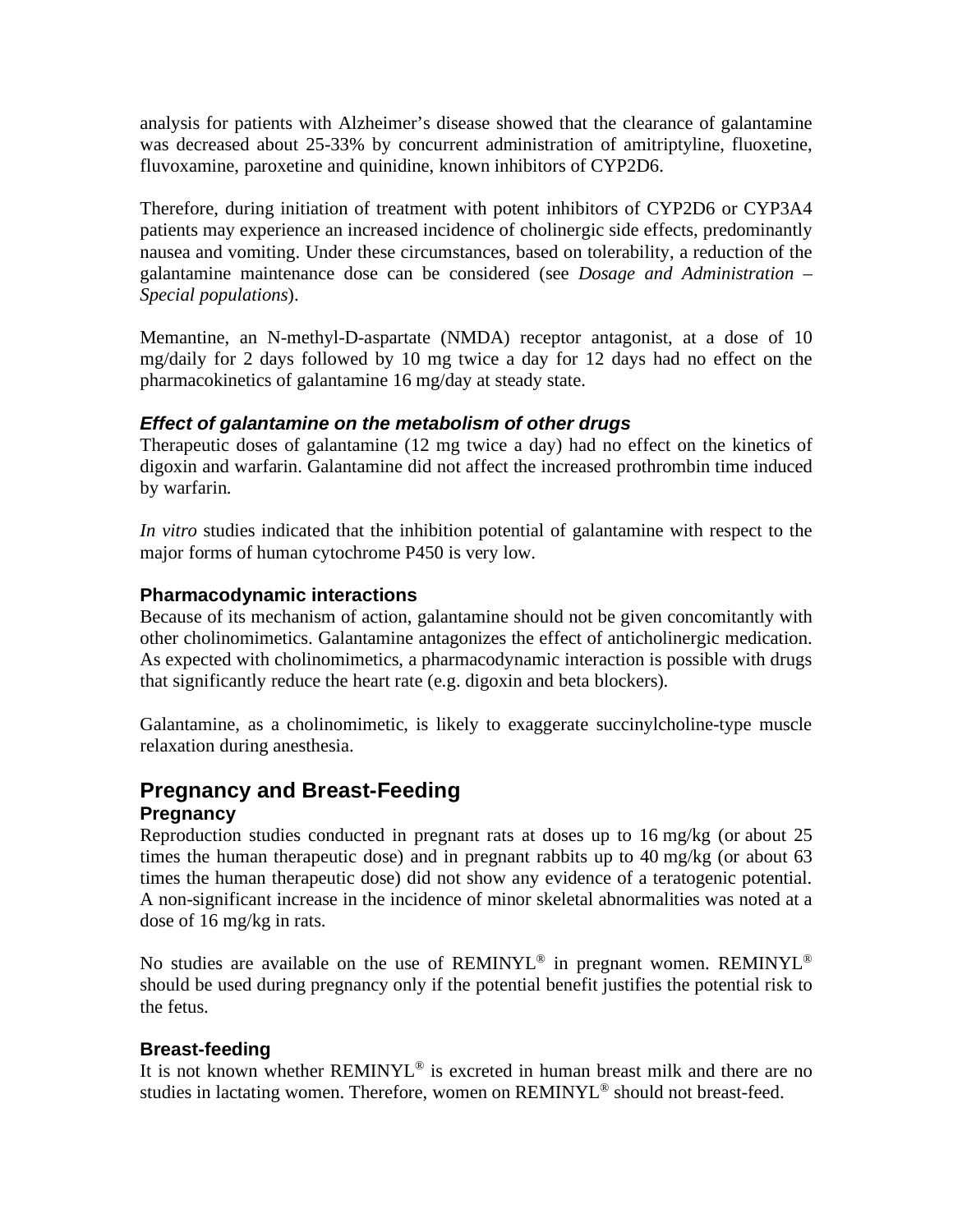## **Effects on Ability to Drive and Use Machines**

Alzheimer's disease may cause gradual impairment of driving performance or compromise the ability to use machinery. Furthermore, like other cholinomimetics, REMINYL® may cause adverse reactions (such as dizziness and somnolence), which could affect the ability to drive or use machines, especially during the first weeks after initiation of treatment (see *Adverse Reactions*).

## **Adverse Reactions**

Throughout this section, adverse reactions are presented. Adverse reactions are adverse events that were considered to be reasonably associated with the use of galantamine hydrobromide based on the comprehensive assessment of the available adverse event information. A causal relationship with galantamine hydrobromide usually cannot be reliably established in individual cases. Further, because clinical trials are conducted under widely varying conditions, adverse reaction rates observed in the clinical trials of a drug cannot be directly compared to rates in the clinical trials of another drug and may not reflect the rates observed in clinical practice.

#### **Clinical trial data**

#### *Double-blind data –adverse drug reactions reported at* ≥*1% frequency*

The safety of REMINYL<sup>®</sup> was evaluated in 6502 subjects with mild to moderately severe dementia of the Alzheimer's type who participated in8 placebo-controlled, double-blind clinical trials. The information presented in this section was derived from pooled data.

Adverse reactions reported by  $\geq$ 1% of REMINYL<sup>®</sup>-treated subjects in these trials are shown in Table 1.

| Table 1. Adverse Reactions Reported by $\geq 1\%$ of REMINYL®-Treated |                 |                |  |
|-----------------------------------------------------------------------|-----------------|----------------|--|
| <b>Subjects in 8 Placebo-Controlled, Double-Blind Clinical Trials</b> |                 |                |  |
|                                                                       | <b>REMINYL®</b> | <b>Placebo</b> |  |
| <b>System/Organ Class</b>                                             | $(n=3956)$      | $(n=2546)$     |  |
| <b>Adverse Reaction</b>                                               | $\frac{0}{0}$   | $\%$           |  |
| <b>Metabolism and Nutrition Disorders</b>                             |                 |                |  |
| Decreased appetite                                                    | 7.4             | 2.1            |  |
| <b>Psychiatric Disorders</b>                                          |                 |                |  |
| Depression                                                            | 3.6             | 2.3            |  |
| <b>Nervous System Disorders</b>                                       |                 |                |  |
| <b>Dizziness</b>                                                      | 6.8             | 2.9            |  |
| Headache                                                              | 7.1             | 5.5            |  |
| <b>Tremor</b>                                                         | 1.6             | 0.7            |  |
| Syncope                                                               | 1.4             | 0.6            |  |
| Lethargy                                                              | 1.3             | 0.4            |  |
| Somnolence                                                            | 1.5             | 0.8            |  |
| <b>Cardiac Disorders</b>                                              |                 |                |  |
| <b>Bradycardia</b>                                                    | 1.0             | 0.3            |  |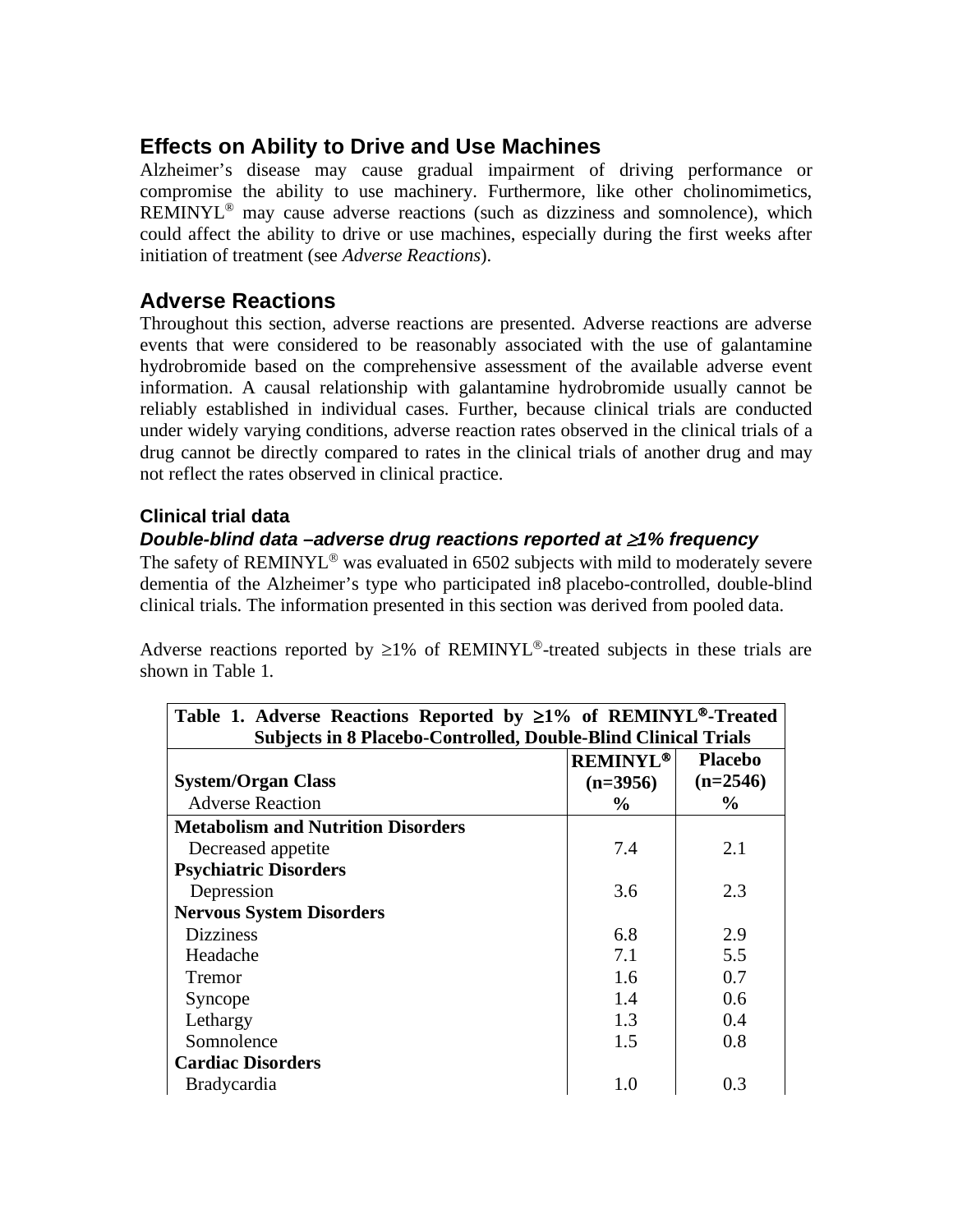| Table 1. Adverse Reactions Reported by $\geq 1\%$ of REMINYL®-Treated |                 |                |  |
|-----------------------------------------------------------------------|-----------------|----------------|--|
| <b>Subjects in 8 Placebo-Controlled, Double-Blind Clinical Trials</b> |                 |                |  |
|                                                                       | <b>REMINYL®</b> | <b>Placebo</b> |  |
| <b>System/Organ Class</b>                                             | $(n=3956)$      | $(n=2546)$     |  |
| <b>Adverse Reaction</b>                                               | $\frac{0}{0}$   | $\frac{0}{0}$  |  |
| <b>Gastrointestinal Disorders</b>                                     |                 |                |  |
| Nausea                                                                | 20.7            | 5.5            |  |
| Vomiting                                                              | 10.5            | 2.3            |  |
| Diarrhea                                                              | 7.4             | 4.9            |  |
| Abdominal pain                                                        | 2.0             | 0.6            |  |
| Abdominal pain upper                                                  | 1.9             | 1.4            |  |
| Dyspepsia                                                             | 1.5             | 1.0            |  |
| Abdominal discomfort                                                  | 2.1             | 0.7            |  |
| <b>Musculoskeletal and Connective Tissue</b>                          |                 |                |  |
| <b>Disorders</b>                                                      |                 |                |  |
| Muscle spasms                                                         | 1.2             | 0.5            |  |
| <b>General Disorders and Administration Site</b>                      |                 |                |  |
| <b>Conditions</b>                                                     |                 |                |  |
| Fatigue                                                               | 3.5             | 1.8            |  |
| Asthenia                                                              | 2.0             | 1.5            |  |
| Malaise                                                               | 1.1             | 0.5            |  |
| <b>Investigations</b>                                                 |                 |                |  |
| Weight decreased                                                      | 4.7             | 1.5            |  |
| <b>Injury, Poisoning and Procedural Complications</b>                 |                 |                |  |
| Fall                                                                  | 3.9             | 3.0            |  |
| Laceration                                                            | 1.1             | 0.5            |  |

In a randomized, double-blind, placebo-controlled clinical trial, the safety profile of oncedaily treatment with REMINYL<sup>®</sup> prolonged-release capsules was similar in frequency and nature to that seen with tablets.

Nausea and vomiting, the most frequent adverse reactions, occurred mainly during titration periods, lasted less than a week in most cases and the majority of patients had one episode. Prescription of anti-emetics and ensuring adequate fluid intake may be useful in these instances.

#### *Double-blind and open-label data – adverse drug reactions reported at <1% frequency*

In addition to double-blind clinical trials, the safety of REMINYL<sup>®</sup> was evaluated in 1454 subjects with mild to moderately severe dementia of the Alzheimer's type who participated in 5 open-label clinical trials.

Additional adverse reactions not reported in Table 1 that occurred in <1% of REMINYL<sup>®</sup>-treated subjects ( $n=5410$ ) in the 8 double-blind and 5 open-label clinical datasets are listed in Table 2.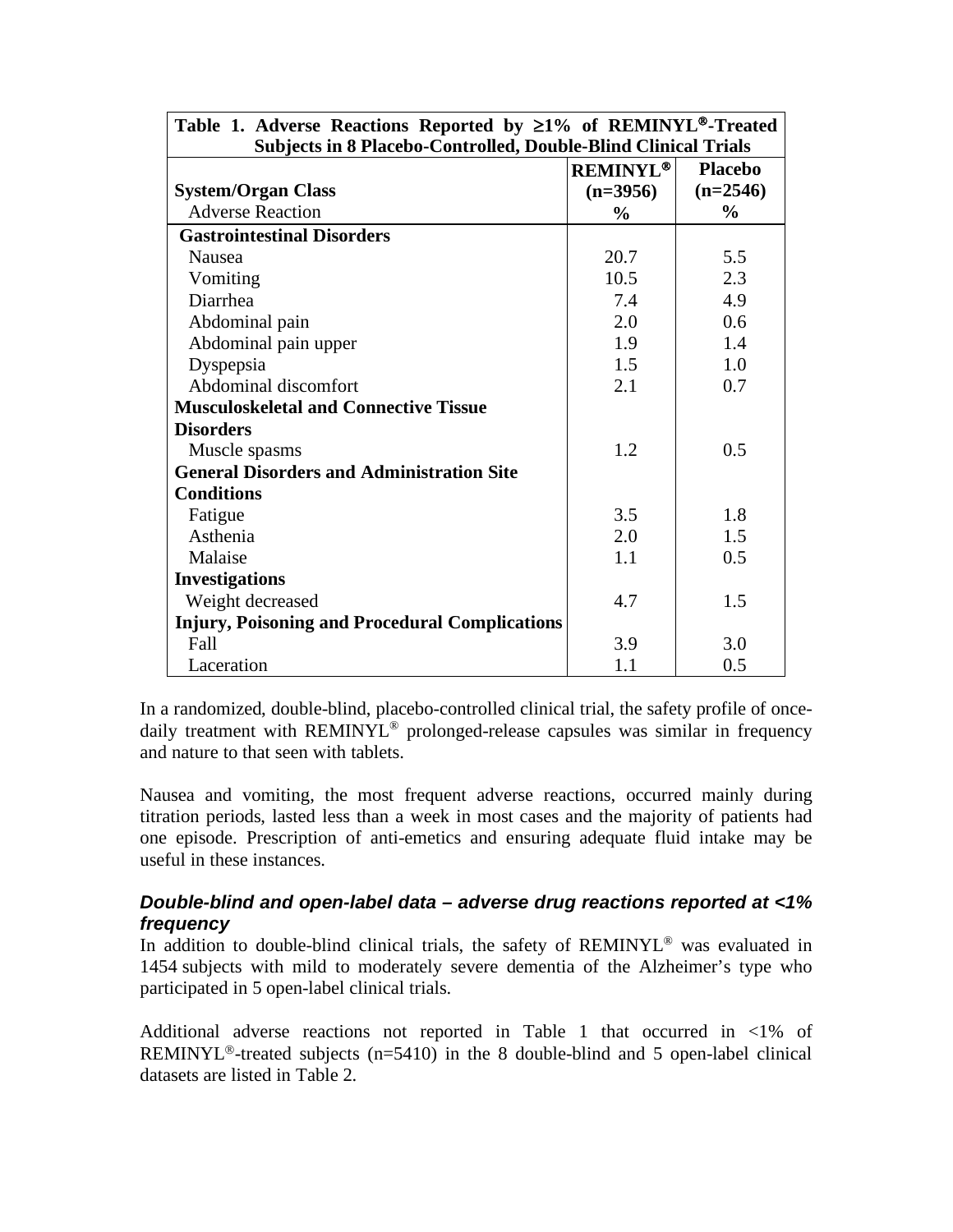| Table 2. Adverse Reactions Reported by <1% of REMINYL®-Treated Subjects<br>in Either Double-Blind or Open-Label Clinical Trials |                 |  |
|---------------------------------------------------------------------------------------------------------------------------------|-----------------|--|
|                                                                                                                                 | <b>REMINYL®</b> |  |
| <b>System Organ Class</b>                                                                                                       | $(n=5410)$      |  |
| <b>Adverse Reaction</b>                                                                                                         | $\frac{0}{0}$   |  |
| <b>Metabolism and Nutrition Disorders</b>                                                                                       |                 |  |
| Dehydration                                                                                                                     | 0.96            |  |
| <b>Nervous System Disorders</b>                                                                                                 |                 |  |
| Dysgeusia                                                                                                                       | 0.31            |  |
| Hypersomnia                                                                                                                     | 0.55            |  |
| Paresthesia                                                                                                                     | 0.33            |  |
| <b>Eye Disorders</b>                                                                                                            |                 |  |
| Vision blurred                                                                                                                  | 0.31            |  |
| <b>Cardiac Disorders</b>                                                                                                        |                 |  |
| Atrioventricular block first degree                                                                                             | 0.30            |  |
| Palpitations                                                                                                                    | 0.41            |  |
| Sinus bradycardia                                                                                                               | 0.55            |  |
| Supraventricular extrasystoles                                                                                                  | 0.46            |  |
| <b>Vascular Disorders</b>                                                                                                       |                 |  |
| Flushing                                                                                                                        | 0.24            |  |
| Hypotension                                                                                                                     | 0.52            |  |
| <b>Gastrointestinal Disorders</b>                                                                                               |                 |  |
| Retching                                                                                                                        | 0.22            |  |
| <b>Skin and Subcutaneous Tissue Disorders</b>                                                                                   |                 |  |
| Hyperhydrosis                                                                                                                   | 0.85            |  |
| <b>Musculoskeletal and Connective Tissue Disorders</b>                                                                          |                 |  |
| <b>Muscular</b> weakness                                                                                                        | 0.61            |  |

#### **Postmarketing data**

In addition to the adverse reactions reported during clinical studies and listed above, the following adverse reactions have been reported during postmarketing experience. Table 3 provides adverse reaction frequencies according to the following convention:

Very common  $\geq 1/10$  ( $\geq 10\%$ ) Common  $\geq 1/100$  and <  $1/10$  ( $\geq 1\%$  and < 10%) Uncommon ≥ 1/ 1000 and < 1/100 ( $≥$ 0.1% and <1%) Rare  $\geq 1/10000$  and <  $1/1000$  ( $\geq 0.01\%$  and < 0.1%) Very rare  $\langle 1/10000 \rangle$  (<0.01%), including isolated reports<br>Not known Cannot be estimated from the available data. Cannot be estimated from the available data.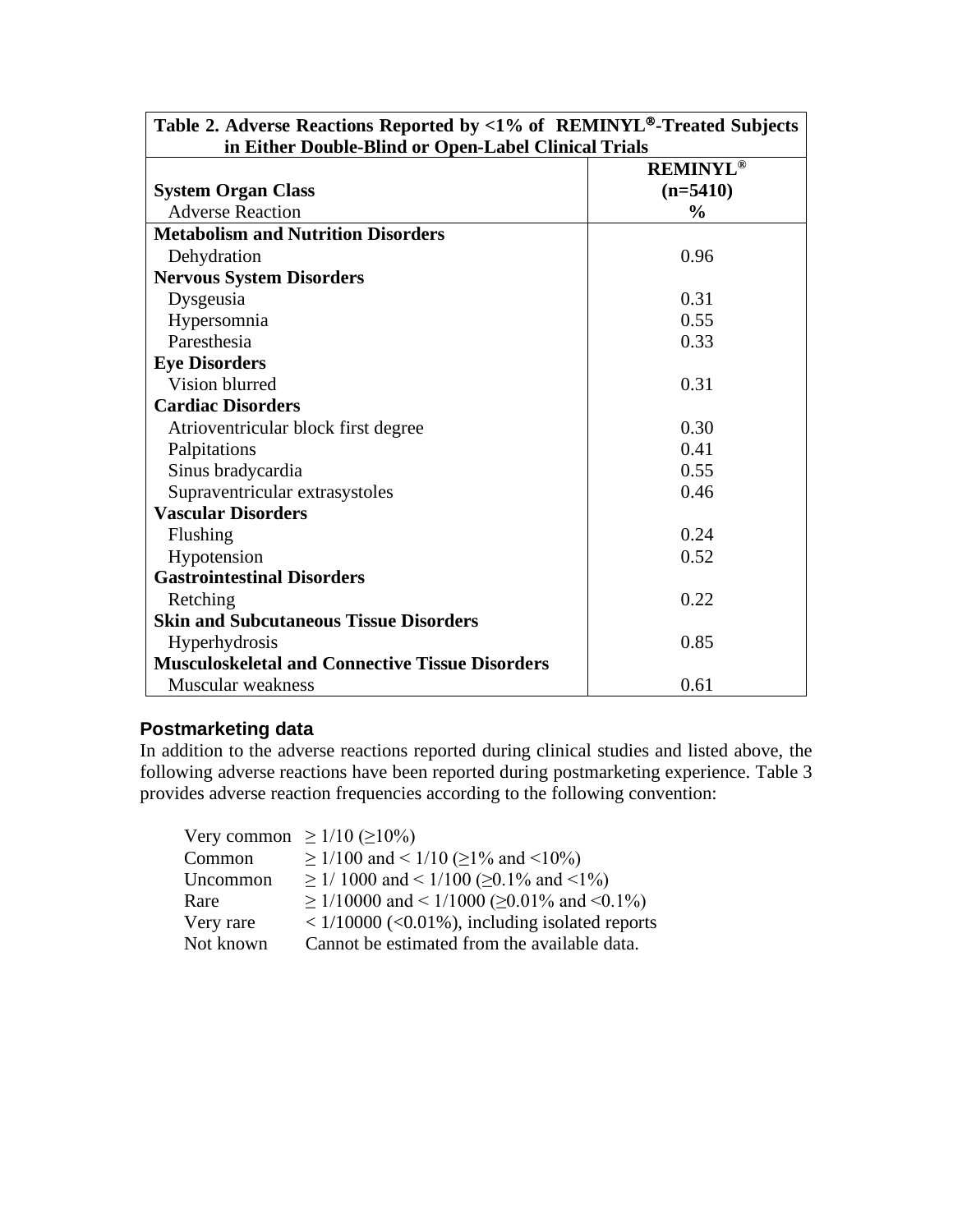| Table 3. Adverse Reactions Identified During Postmarketing Experience with<br><b>REMINYL®</b> |                                     |
|-----------------------------------------------------------------------------------------------|-------------------------------------|
| <b>System Organ Class</b>                                                                     | <b>Frequency Category Estimated</b> |
| <b>Adverse Reaction</b>                                                                       | from Clinical Trials with           |
|                                                                                               | <b>REMINYL®</b>                     |
| <b>Immune System Disorders</b>                                                                |                                     |
| Hypersensitivity                                                                              | Uncommon                            |
| <b>Psychiatric Disorders</b>                                                                  |                                     |
| Hallucination                                                                                 | Common                              |
| <b>Hallucination</b> visual                                                                   | Uncommon                            |
| Hallucination auditory                                                                        | Uncommon                            |
| <b>Nervous System Disorders</b>                                                               |                                     |
| Convulsion                                                                                    | Uncommon                            |
| Extrapyramidal disorder                                                                       | Uncommon                            |
| <b>Ear and Labyrinth Disorders</b>                                                            |                                     |
| <b>Tinnitus</b>                                                                               | Uncommon                            |
| <b>Cardiac Disorders</b>                                                                      |                                     |
| Atrioventricular block complete                                                               | Rare                                |
| <b>Vascular Disorders</b>                                                                     |                                     |
| Hypertension                                                                                  | Common                              |
| <b>Hepatobiliary Disorders</b>                                                                |                                     |
| Hepatitis                                                                                     | Rare                                |
| <b>Skin and subcutaneous tissue disorders</b>                                                 |                                     |
| Stevens Johnson Syndrome,                                                                     | Not known                           |
| Acute generalized exanthematous                                                               | Not known                           |
| pustulosis                                                                                    |                                     |
| Erythema multiforme                                                                           | Not known                           |
| <b>Investigations</b>                                                                         |                                     |
| Hepatic enzyme increased                                                                      | Uncommon                            |

## **Overdose**

#### **Symptoms and signs**

Signs and symptoms of significant overdosing of galantamine are predicted to be similar to those of overdosing of other cholinomimetics. These effects generally involve the central nervous system, the parasympathetic nervous system, and the neuromuscular junction. In addition to muscle weakness or fasciculations, some or all of the signs of a cholinergic crisis may develop: severe nausea, vomiting, gastro-intestinal cramping, salivation, lacrimation, urination, defecation, sweating, bradycardia, hypotension,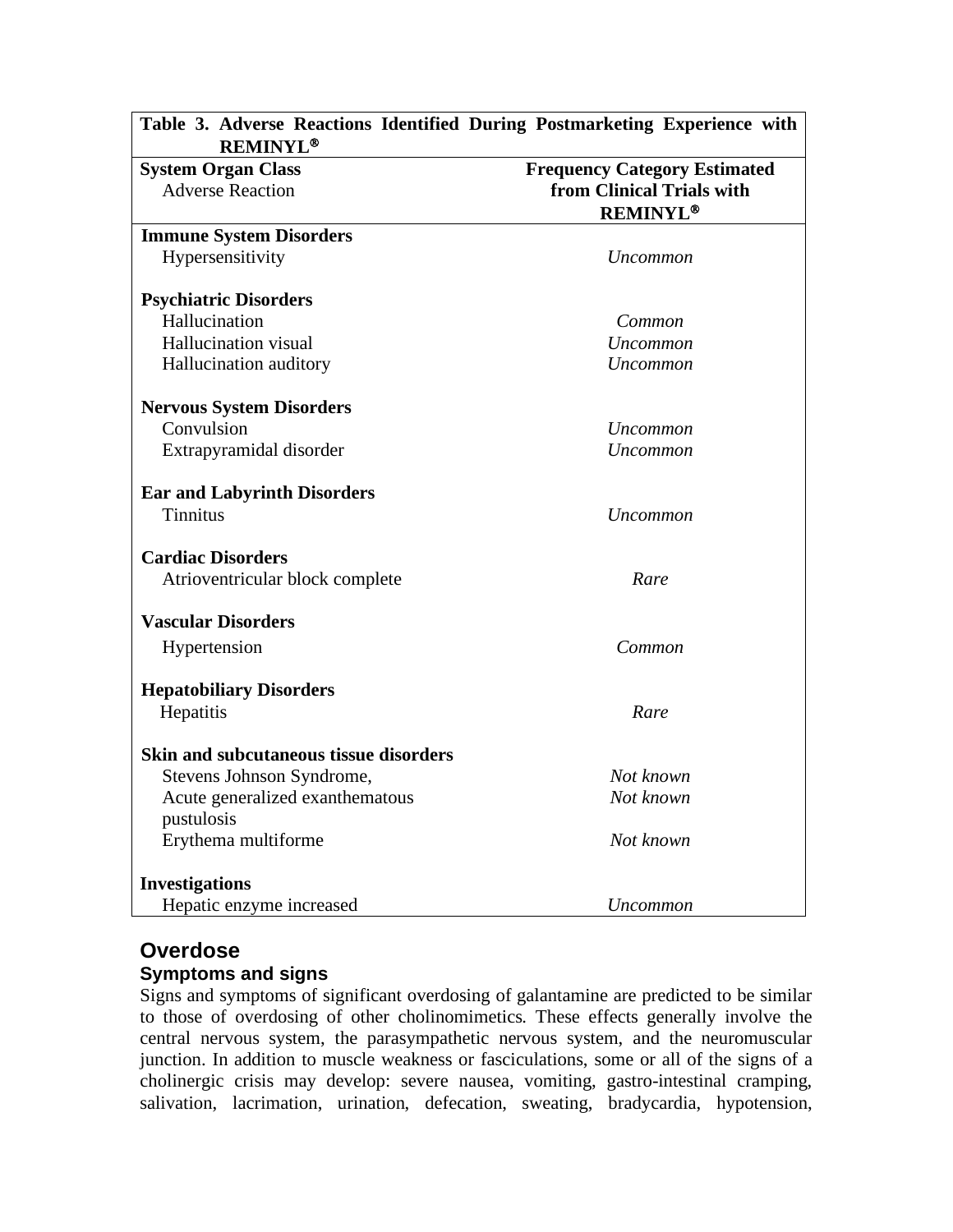collapse and convulsions. Increasing muscle weakness together with tracheal hypersecretions and bronchospasm, may lead to vital airway compromise.

There have been post-marketing reports of Torsade de Pointes, QT prolongation, bradycardia, ventricular tachycardia and brief loss of consciousness in association with inadvertent overdoses of galantamine. In one case where the dose was known, eight 4mg tablets (32 mg total) were ingested on a single day.

Two additional cases of accidental ingestion of 32 mg (nausea, vomiting, and dry mouth; nausea, vomiting, and substernal chest pain) and one of 40 mg (vomiting), resulted in brief hospitalizations for observation with full recovery. One patient, who was prescribed 24 mg/day and had a history of hallucinations over the previous two years, mistakenly received 24 mg twice daily for 34 days and developed hallucinations requiring hospitalization. Another patient, who was prescribed 16 mg/day of oral solution, inadvertently ingested 160 mg (40 mL) and experienced sweating, vomiting, bradycardia, and near-syncope one hour later, which necessitated hospital treatment. His symptoms resolved within 24 hours.

#### **Treatment**

As in any case of overdose, general supportive measures should be used. In severe cases, anticholinergics such as atropine can be used as a general antidote for cholinomimetics. An initial dose of 0.5 to 1.0 mg intravenously is recommended, with subsequent doses based on the clinical response.

Because strategies for the management of overdose are continually evolving, it is advisable to contact a poison control center to determine the latest recommendations for the management of an overdose.

## **PHARMACOLOGICAL PROPERTIES Pharmacodynamic Properties**

Pharmacotherapeutic group: Antidementia drugs; ATC-code : N06D A04.

#### **Mechanism of action**

Galantamine, a tertiary alkaloid is a selective, competitive and reversible inhibitor of acetylcholinesterase. In addition, galantamine enhances the intrinsic action of acetylcholine on nicotinic receptors, probably through binding to an allosteric site of the receptor. As a consequence, an increased activity in the cholinergic system associated with improved cognitive function can be achieved in patients with dementia of the Alzheimer type.

#### **Clinical studies**

The dosages of REMINYL® shown to be effective in controlled clinical trials in Alzheimer's disease were 16, 24 and 32 mg/day. Of these doses, 16 and 24 mg/day were determined to have the best benefit/risk relationship and are the recommended doses. Galantamine's efficacy has been studied using four specific outcome measures: the ADAS-cog (a performance based measure of cognition), the CIBIC-plus (a global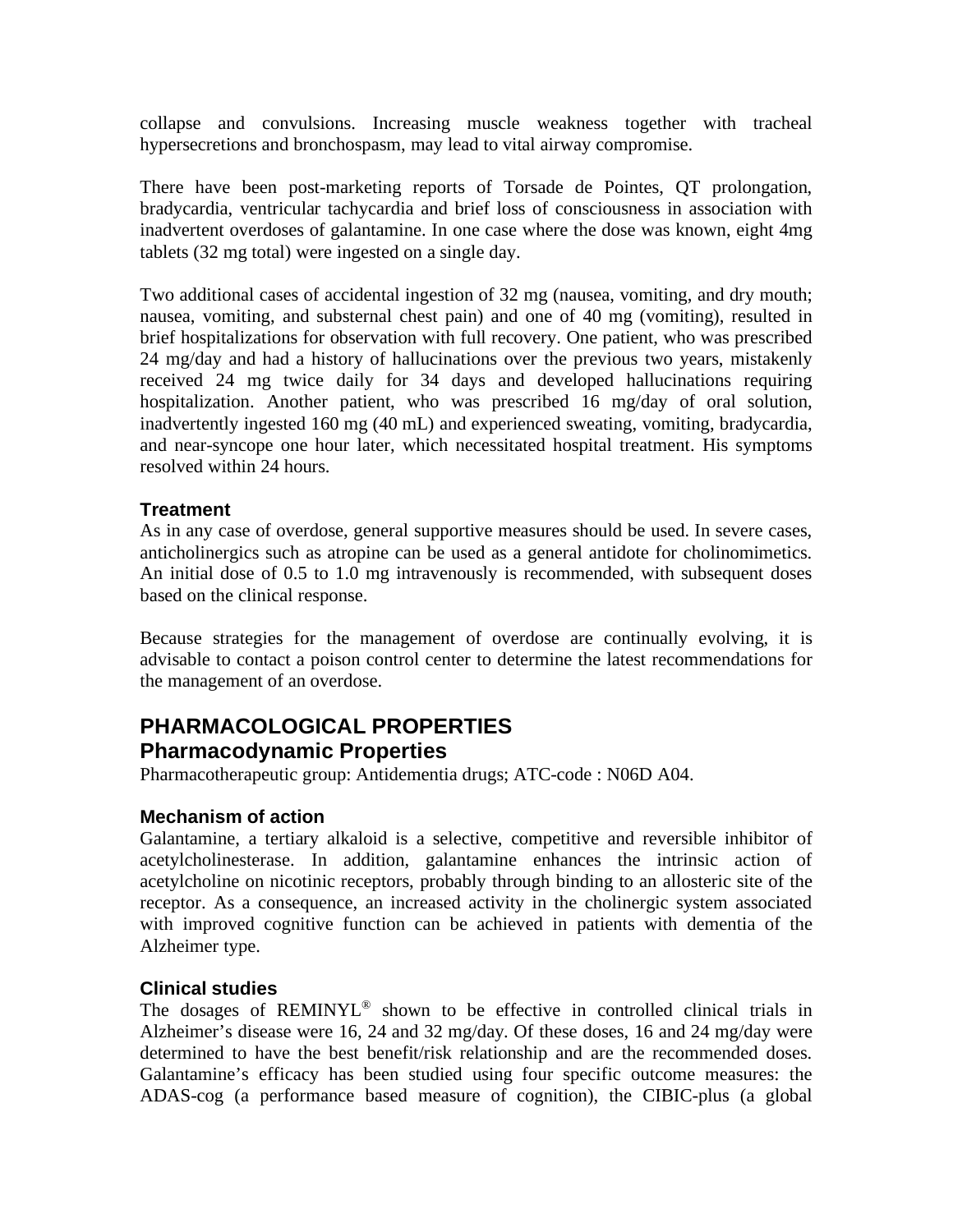assessment by an independent physician based on a clinical interview with the patient and caregiver), several measurements of the activities of daily living and the Neuropsychiatric Inventory (NPI, a scale that measures behavioral disturbances).

In clinical studies, performance of galantamine treated patients on the ADAS-cog (see Figure) and CIBIC-plus was consistently statistically significantly better than that of patients who were on placebo. Patients who were treated for 6 months with galantamine had ADAS-cog scores that were significantly improved compared to their baseline scores. Compared to the untreated patients there was a substantial and sustained benefit in cognitive functioning. Galantamine treatment also significantly preserved the activities of daily living, such as dressing, hygiene, meal preparation. These were assessed using the Disability Assessment in Dementia (the DAD) and the Alzheimer's Disease Cooperative Study (ADCS)-ADL-Inventory, caregiver-rated assessments. Galantamine doses of 16 and 24 mg daily maintained the NPI score throughout the observation period whereas the score of the placebo patients clearly deteriorated, as a result of the emergence of behavioral disturbances.



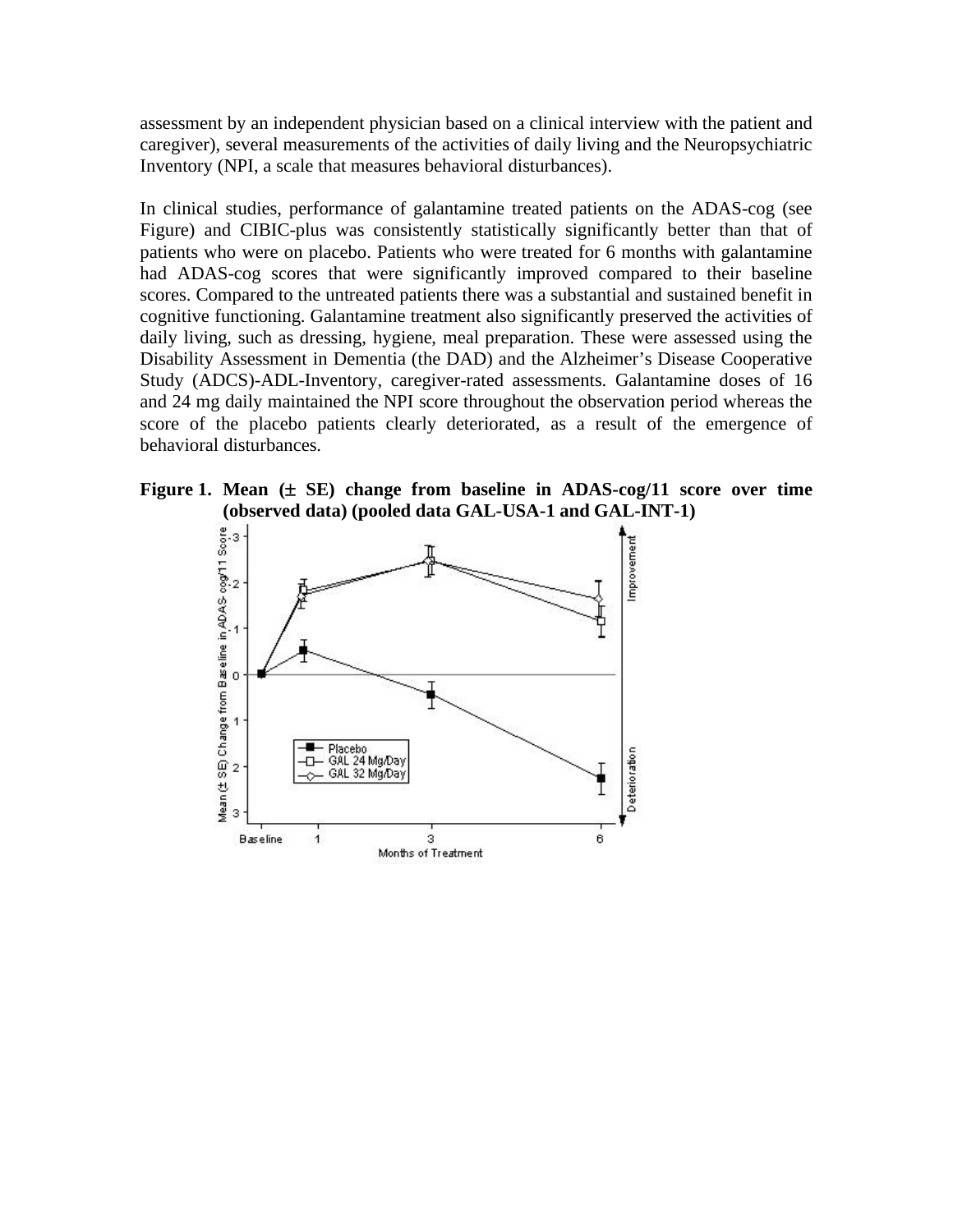**Figure 2. Mean (**± **SE) change from baseline in ADAS-cog/11 score over time (all patients, observed data) (GAL-USA-10)**



Long-term treatment (combination of 6 months double-blind followed by 6 months open treatment) suggested that patients' cognitive and functional performance was maintained for a full year.

The results of a 26-week double-blind placebo-controlled trial, in which patents with vascular dementia and patients with Alzheimer's disease and concomitant cerebrovascular disease ("Mixed dementia") were included indicate that the symptomatic effect of galantamine is maintained in patients with Alzheimer's disease and concomitant cerebrovascular disease. In a post-hoc subgroup analysis, no statistically significant effect was observed in the subgroup of patients with vascular dementia alone.

In a second 26-week placebo-controlled trial in patients with probable vascular dementia, no clinical benefit of galantamine was demonstrated.

The efficacy of REMINYL<sup>®</sup> prolonged-release capsules was studied in a randomized, double-blind, placebo-controlled trial in Alzheimer's disease. Patients received galantamine 8 mg/day for 4 weeks, followed by galantamine 16 mg/day for 4 weeks. At week 8, the dose could be increased to 24 mg/day based on safety and tolerability, and could be reduced to 16 mg/day at week 12. The dose chosen at week 12 was fixed for the remainder of the 6 months. In the protocol-specified primary efficacy analysis for the two endpoints (ADAS-cog/11 and CIBIC-plus) at Month 6 simultaneously, REMINYL<sup>®</sup> prolonged-release showed a statistically significant improvement over placebo for  $ADAS-cog/11$  only. In addition,  $REMINYL^@$  prolonged-release was statistically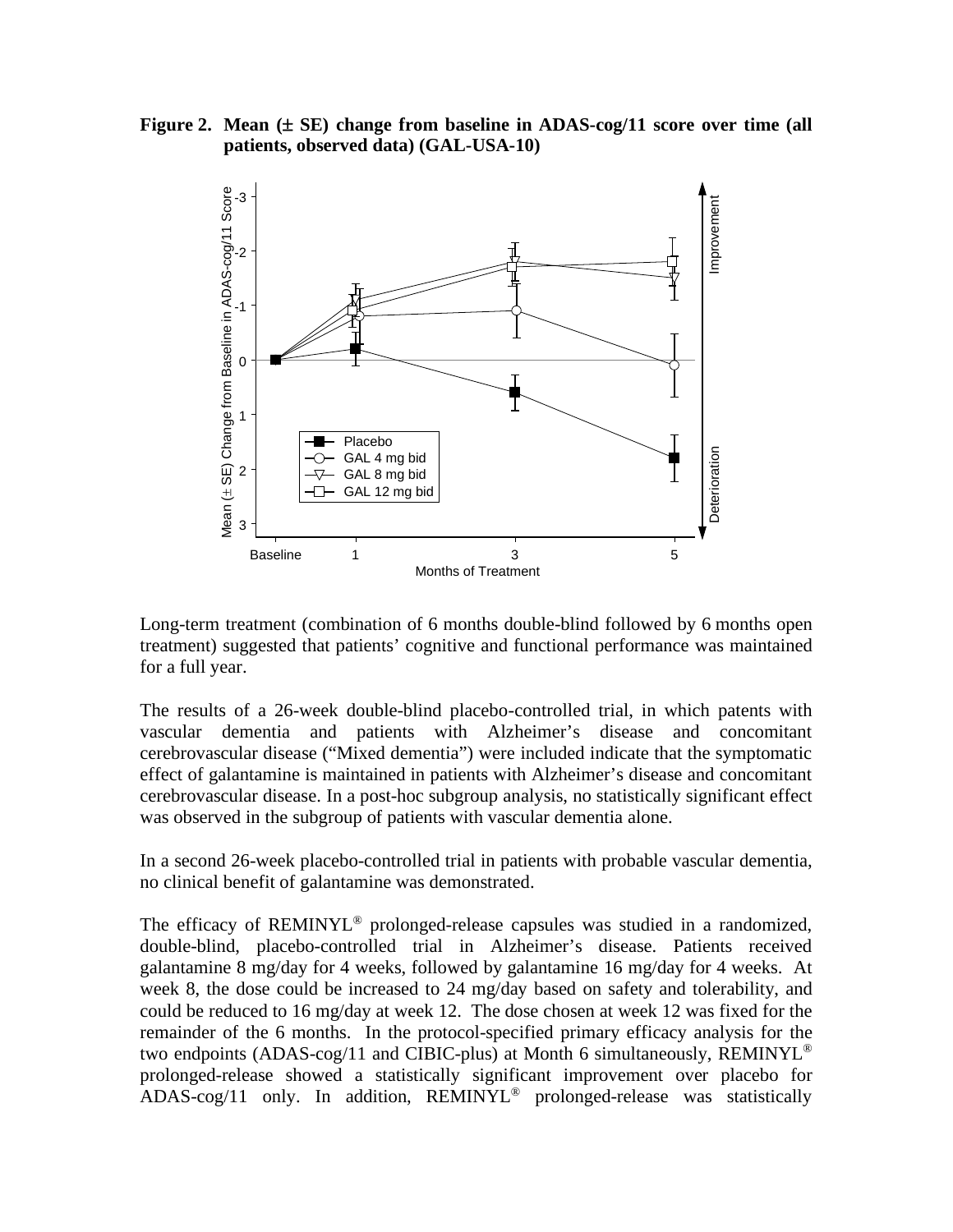significantly better than placebo in improving activities of daily living (ADCS-ADL), a key secondary efficacy measure. Efficacy results were similar for REMINYL<sup>®</sup> prolonged-release capsules and REMINYL® tablets, which served as an active control in this study.

#### *Long-term (2-year) efficacy and safety in mild to moderately severe Alzheimer's disease*

A randomized, double-blind, placebo-controlled, parallel group, multi-center study evaluated the long-term (2-year) efficacy and safety of galantamine prolonged-release capsules in the treatment of patients with mild to moderately-severe Alzheimer's disease. One thousand and twenty three patients were randomized to the placebo group, and 1028 to the galantamine group. Demographic and baseline characteristics were similar between the groups. The majority of patients were female (65%) and white (99.9%). The median age was 74 years, and baseline Mini-Mental State Examination (MMSE) score was 19.

On the primary efficacy endpoint (defined as change from baseline in the MMSE score at Month 24), there was a significantly less cognitive impairment in the galantamine group compared with placebo in the change from baseline in MMSE at Month 24 (-1.41 versus -2.14; p<0.001). On the key secondary efficacy endpoints (defined as change in MMSE at Month 6 and change in DAD score at Month 24), there was significantly greater improvement in change from baseline in MMSE at Month 6 in the galantamine group compared with placebo (mean change of  $0.15$  versus  $-0.28$ ;  $p<0.001$ ) and significantly less impairment in the DAD score at Month 24 in the galantamine group compared to placebo (-8.2 versus -10.8; p=0.002).

On the primary safety endpoint (mortality), there was a total of 89 deaths; 56 (5.5%) deaths in the placebo group and 33 (3.2%) deaths in the galantamine group. This represents a significantly higher rate of death in the placebo group compared with galantamine [hazard ratio and 95% confidence intervals of  $0.58 (0.37 - 0.89)$  (p=0.011)].

#### *Mild cognitive impairment (MCI)*

Two, 2-year controlled trials in subjects with MCI did not meet dual primary efficacy outcomes. Although mortality was low (0.7%), more deaths were initially recorded in subjects randomized to galantamine (13/1026) than to placebo (1/1022), but the incidence of serious adverse events was identical (19%) between treatment groups.

The 24-month intent-to-treat analysis recorded 20 deaths among subjects randomised to placebo compared to 34 deaths recorded among subjects randomised to galantamine (relative risk  $[95\% \text{ CI}] = 1.70 [1.00, 2.90]$ ;  $p = 0.051$ . Of subjects who died within the protocol-specified period of 30 days of discontinuing double-blind study medication, there were 14 in the galantamine group and 3 in the placebo group (relative risk [95% CI]  $= 4.08$  [1.57,10.57]; p = 0.004). Thirteen deaths in the placebo group and 20 deaths in the galantamine group were found to be directly related to adverse events that occurred while the subjects were exposed to double-blind study drug (relative risk  $[95\% \text{ CI}] = 1.54$  $(0.78, 3.04); p = 0.218.$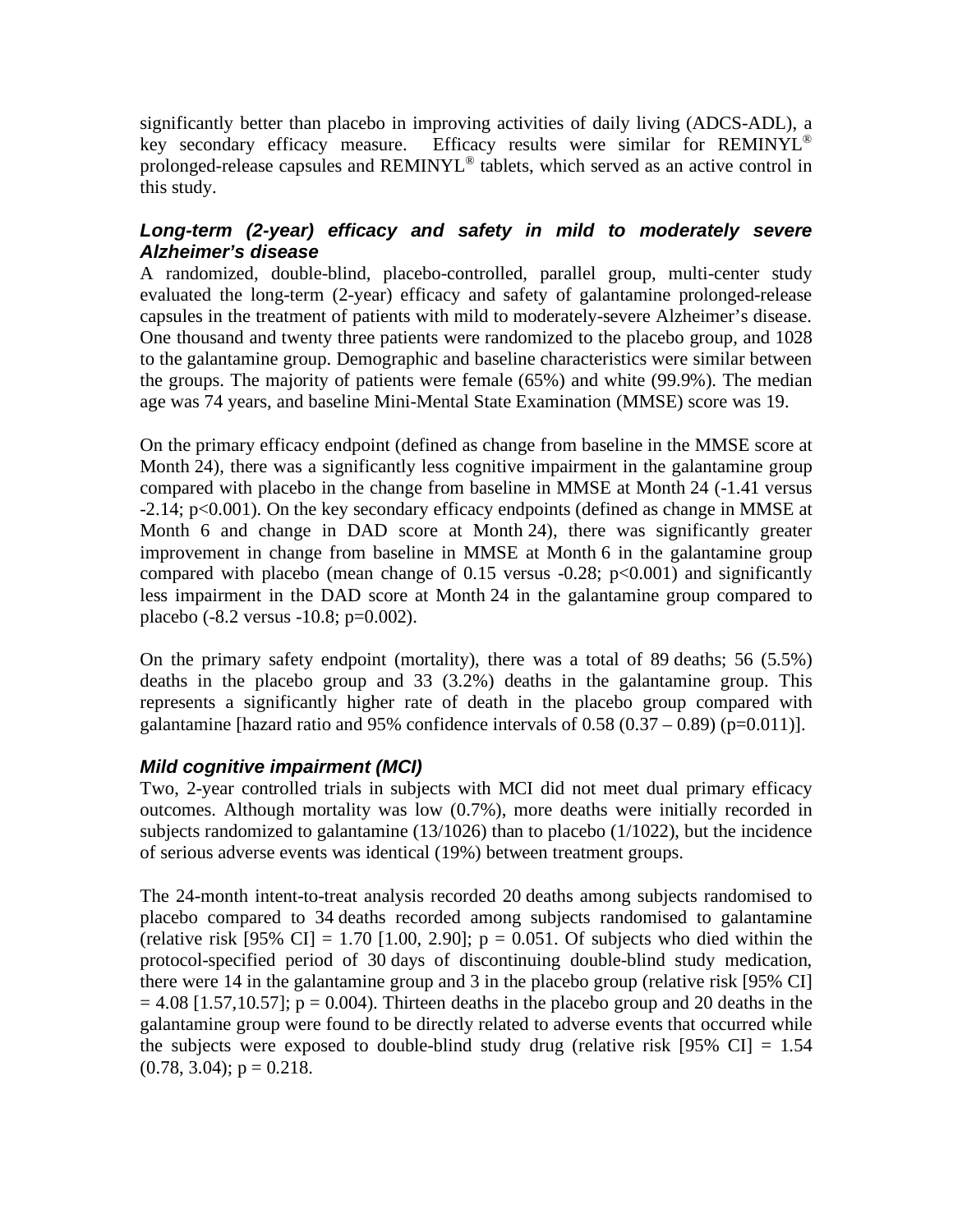More placebo-treated than galantamine-treated subjects discontinued prior to death, which may have accounted for the difference in mortality initially recorded. When data retrieved from the large proportion of patients in both treatment groups who discontinued prior to completion of the double-blind period (GAL-COG-3002) were included, a total of 102 deaths were identified, 56 in the galantamine group and 46 in the placebo group (relative risk [95% CI] = 1.24 [0.84,1.83]; p = 0.274).

The deaths were due to various causes that were not unexpected in an elderly population, with about half of the deaths in both groups due to vascular causes.

## **Pharmacokinetic Properties Absorption**

After oral intake of a single dose of 8 mg galantamine as tablets, absorption is rapid, with a peak plasma concentration of  $43 \pm 13$  ng/mL, which is reached after 1.2 hours, and a mean AUC<sub>∞</sub> of 427  $\pm$  102 ng.h/mL. The absolute oral bioavailability of galantamine is 88.5%. Oral intake of galantamine tablets with food slows down its rate of absorption  $(C_{\text{max}}$  reduced by about 25%), but does not affect the extent to which it is absorbed  $(AUC)$ .

After repeated oral dosing of 12 mg galantamine twice a day as tablets, mean trough and peak plasma concentrations fluctuated between 30 and 90 ng/mL. The pharmacokinetics of galantamine are linear in the dose range 4-16 mg twice a day.

#### *Bioavailability of immediate-release versus prolonged-release formulations*

In a steady-state bioavailability study, REMINYL® prolonged-release capsules, 24 mg once daily, were shown to be bioequivalent to the 12 mg twice-daily immediate-release tablets with respect to  $AUC_{24h}$  and  $C_{min}$ . The  $C_{max}$  value of the 24 mg once-daily prolonged-release capsule, which is reached after 4.4 hours, was about 24% lower than that of the 12 mg twice-daily immediate-release tablet. Food had no effect on the steadystate bioavailability of the 24 mg prolonged-release capsules. In a dose-proportionality study of REMINYL® prolonged-release capsules in healthy elderly and younger adult subjects, steady-state plasma concentrations were achieved within 6 days at all doses (8 mg, 16 mg, and 24 mg) in both age groups. Steady-state pharmacokinetics were doseproportional within the studied dose range of 8 mg to 24 mg in both age groups.

#### **Figure 3. Comparative Linear Plot of Mean Galantamine Plasma Concentration-Time Profiles**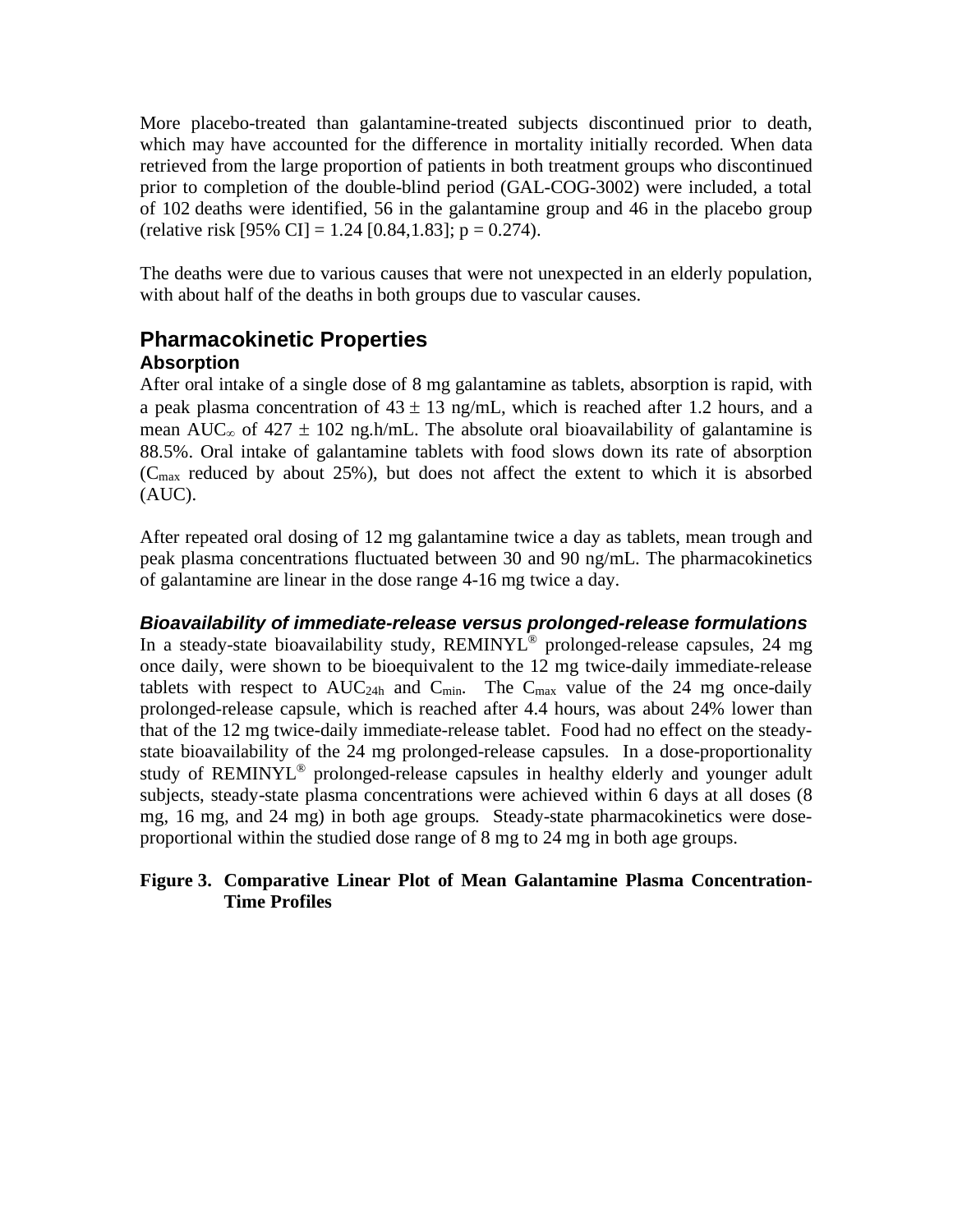

#### **Distribution**

Galantamine has a moderate volume of distribution (average  $Vd_{ss}$  of 175 l).

The plasma protein binding of galantamine is low:  $17.7 \pm 0.8\%$ . In whole blood, galantamine is mainly distributed to blood cells (52.7%) and plasma water (39.0%), whereas the fraction of galantamine bound to plasma proteins in only 8.4%. The bloodto-plasma concentration ratio of galantamine is 1.17.

#### **Metabolism**

Major metabolic pathways were N-oxidation, N-demethylation, O-demethylation, glucuronidation and epimerization. O-demethylation was far more important in extensive metabolizers of CYP2D6. The levels of excretion of total radioactivity in urine and feces were not different between poor and extensive metabolizers. *In vitro* studies confirmed that cytochrome P450 2D6 and 3A4 were the major cytochrome P450 isoenzymes involved in the metabolism of galantamine.

In plasma from poor and extensive metabolizers, unchanged galantamine and its glucuronide accounted for most of the sample radioactivity. In plasma from extensive metabolizers, the glucuronide of O-desmethylgalantamine was also important.

None of the active metabolites of galantamine (norgalantamine, O-desmethylgalantamine and O-desmethyl-norgalantamine) could be detected in their unconjugated form in plasma from poor or extensive metabolisers after single dosing. Norgalantamine was detectable in plasma from patients after multiple dosing, but did not represent more than 10% of the galantamine levels.

#### **Elimination**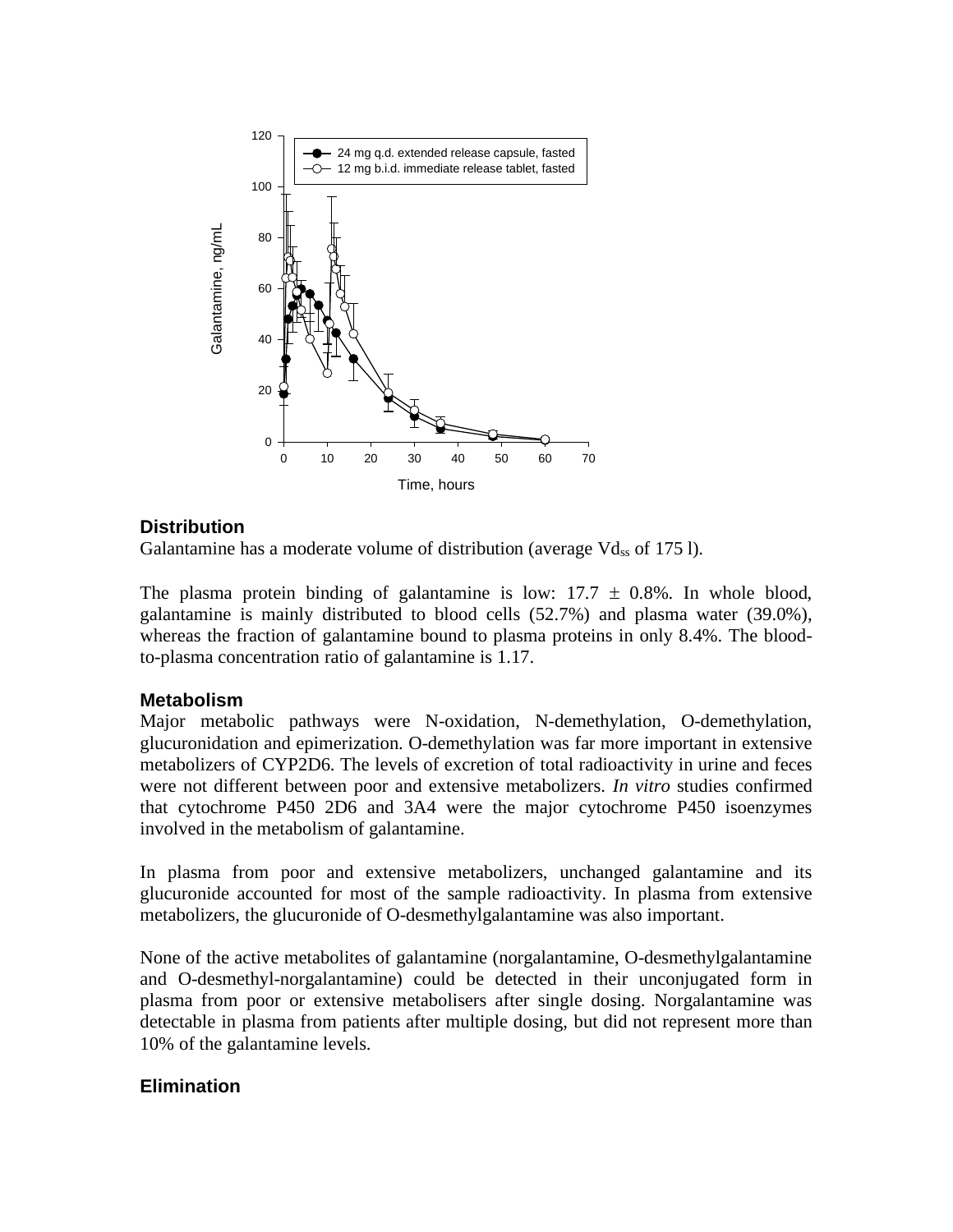Galantamine is a low-clearance drug (plasma clearance of approximately 300 mL/min). The elimination of galantamine is bi-exponential, with a terminal half-life in the order of 7-8 h.

Seven days after a single oral dose of  $4 \text{ mg}$ <sup>3</sup>H-galantamine, 90-97% of the radioactivity was recovered in urine and 2.2-6.3% in the feces. After i.v. and oral administration, 18- 22% of the dose was excreted as unchanged galantamine in the urine in 24 hours, with a renal clearance of about 65 mL/min, which represents 20-25% of the total plasma clearance.

#### **Special populations** *Renal impairment*

The disposition of galantamine was studied in young subjects with varying degrees of renal function. Elimination of galantamine decreased with decreasing creatinine clearance. Plasma concentrations of galantamine increased in subjects with impaired renal function by 38% in moderate (creatinine clearance  $= 52{\text -}104$  mL/min) or 67% in severe renal impairment (creatinine clearance  $= 9-51$  mL/min), compared to age and weight-matched healthy subjects (creatinine clearance  $= \ge 121$  mL/min). A population pharmacokinetic analysis and simulations indicate that no dose-adjustments are needed in Alzheimer patients with renal impairment provided that the creatinine clearance is at least 9 mL/min (see *Dosage and Administration – Special populations*) as the galantamine clearance is lower in the Alzheimer population.

#### *Hepatic impairment*

The pharmacokinetics of galantamine in subjects with mild hepatic impairment (Child-Pugh score of 5-6) were comparable to those in healthy subjects. In patients with moderate hepatic impairment (Child-Pugh score of 7-9), AUC and half-life of galantamine were increased by about 30% (see *Dosage and Administration – Special populations*).

#### **Characteristics in patients with Alzheimer's disease**

Data from clinical trials in patients indicate that the plasma concentrations of galantamine in patients with Alzheimer's disease are 30-40% higher than in healthy young subjects.

## **NON-CLINICAL INFORMATION**

All other preclinical safety data relevant to the prescriber have been included in the appropriate sections.

# **PHARMACEUTICAL INFORMATION**

#### **List of Excipients**

Diethyl phthalate Ethylcellulose Gelatin Hypromellose Maize starch Macrogol